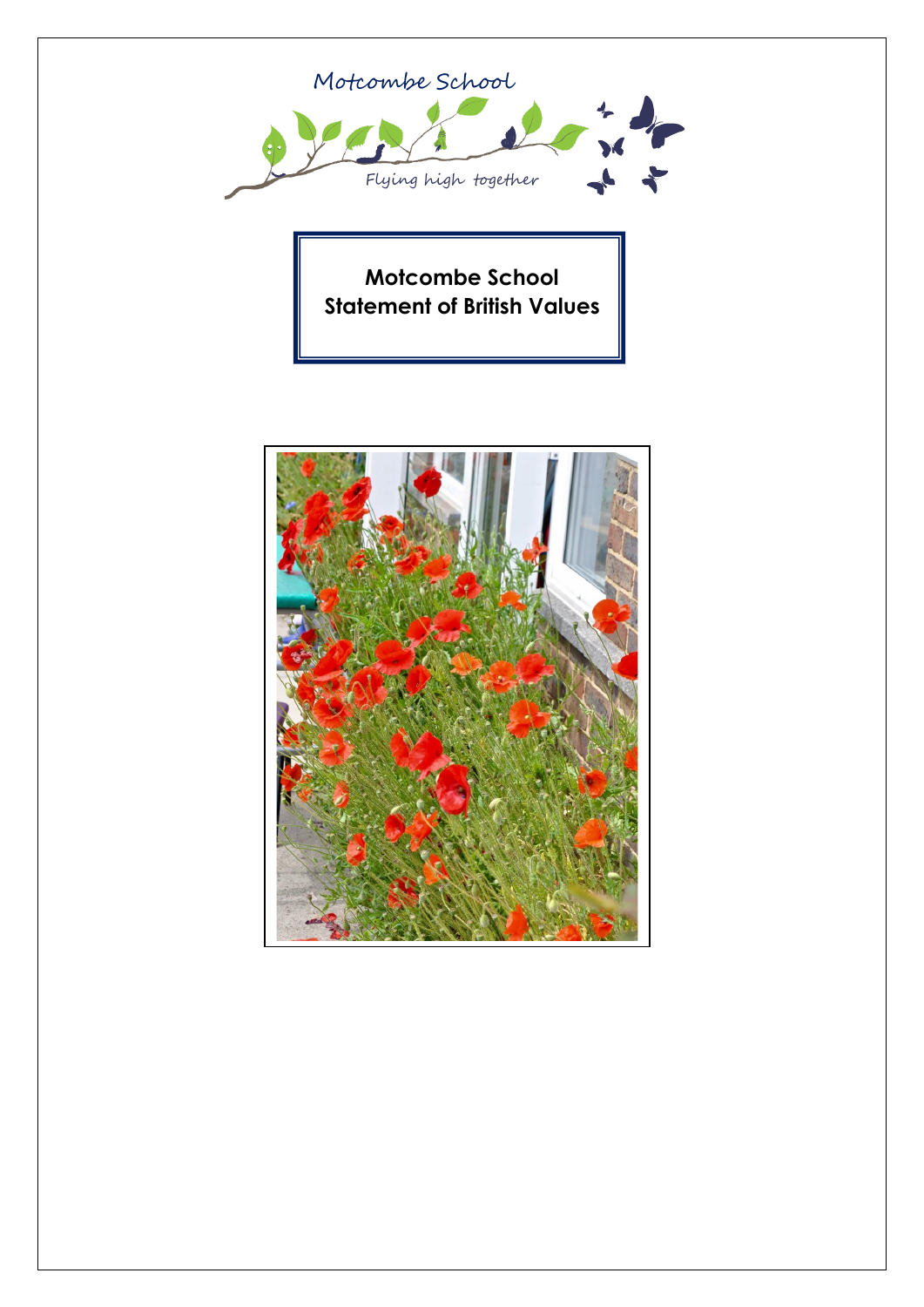# **Our School Vision**

*"To build a learning community that cares for and values everyone, where promoting confidence through creativity, challenge and high expectations leads to enjoyment and success for all!"*

## **Our School Values**

## **to have academic confidence**

# **to make safe and sensible choices**

## **to be physically fit**

# **to gain mental strength through resilience**

# **to show kindness**

### **Ethos**

Our school ethos is our shared vision and common sense of purpose. As an Infant School we recognise that it is a privilege to work with children at the start of their school career and as infant practitioners we have a strong understanding of the need to balance social and emotional maturity with academic ambition and plan learning that supports development of both. This ethos aims to guide the day to day life and development of the school and strongly influence the 'feel' of the school.

## **Equal Opportunities**

At Motcombe we believe that all children, regardless of first language, disability, race, gender, cultural or socio-economic background, should receive equal access to the full school curriculum.

## **Disability Statement**

Motcombe is proud to be an inclusive school. We are able to offer access to the full curriculum for children who have a physical disability.

We have easy access into the main part of both buildings and have accessible toilet facilities. As with any additional needs the school works closely with parents and appropriate outside agencies.